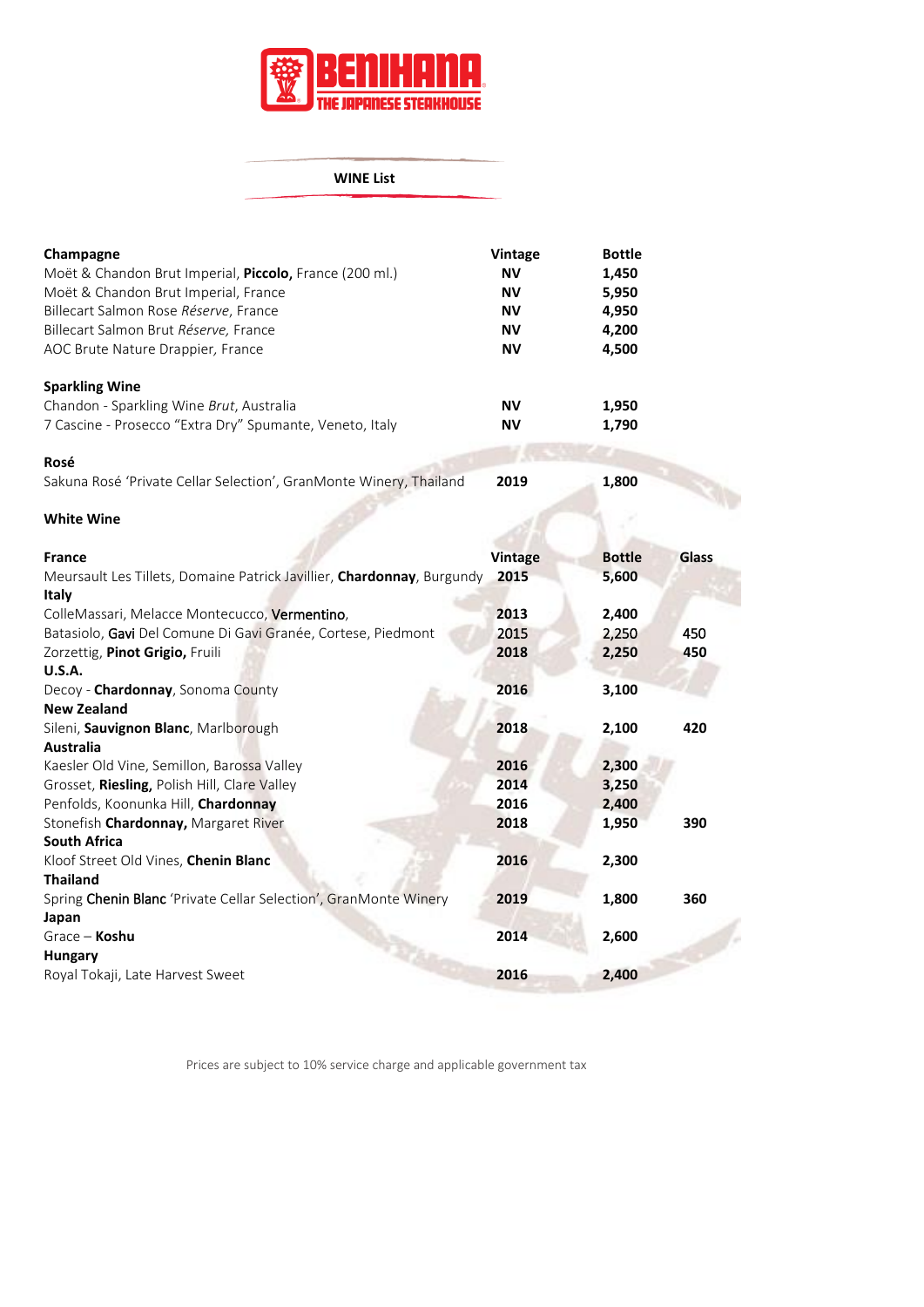

## **Red Wine**

| France                                                                        | Vintage | <b>Bottle</b> | Glass |
|-------------------------------------------------------------------------------|---------|---------------|-------|
| Chateau D' Armailhac, Pauillac, Cabernet Sauvignon, Merlot,                   | 2010    | 6,500         |       |
| Carbernet France, Bordeaux                                                    |         |               |       |
| Bourgogne Les, Pinot Noir, Domaine Alain Burguet, Burgundy                    | 2017    | 3,400         |       |
| Côtes-du-Rhône Collection Bio, Grenache, Rhône Valley                         | 2018    | 2,600         |       |
| Italy                                                                         |         |               |       |
| Antinori Tignanello, Sangiovese, IGT, Tuscany                                 | 2015    | 7,950         |       |
| Rinieri Brunello di Montalcino, Sangiovese, DOCG, Tuscany                     | 2013    | 6,400         |       |
| Elvio Cogno - Barolo, Nebbiolo, "Cascina Nuova - DOCG", Piedmont              | 2013    | 4,800         |       |
| Allegrini, Amarone Della Valpolicella Classico, <i>Corvina</i> , DOCG, Veneto | 2013    | 4,900         |       |
| Chianti Classico DOCG, Fonterutoli Mazzei, Tuscany                            | 2016    | 2,200         | 440   |
| U.S.A                                                                         |         |               |       |
| Decoy Merlot, Duckhorn Vineyards, Sonoma Valley                               | 2017    | 4,100         |       |
| Dashe Cellars Zinfandel Dry Creek, Sonoma                                     | 2015    | 3,500         |       |
| Morgan Bay Cellar, Cabernet Sauvignon, California                             | 2016    | 2,200         | 440   |
| Australia                                                                     |         |               |       |
| Two Hand, Shiraz                                                              | 2015    | 3,950         |       |
| Stonefish Reserve Shiraz, Barossa Valley                                      | 2017    | 2,350         | 470   |
| Koonuka Hill, Penfold, Shiraz Carbernet                                       | 2017    | 2,400         |       |
| Cape Montelle, Cabernet Merlot, Margaret River                                | 2017    | 1,950         |       |
| Chile                                                                         |         |               |       |
| Hugo Casanova, <b>Cabernet Sauvignon</b> Reserve, Maule Valley                | 2018    | 1,900         | 380   |
| <b>New Zealand</b>                                                            |         |               |       |
| Matua Valley, Pinot Noir, Marlborough                                         | 2018    | 2,100         | 420   |
| <b>South Africa</b>                                                           |         |               |       |
| Kanonkop - Pinotage, Stellenbosch                                             | 2016    | 2,980         |       |
| <b>Argentina</b>                                                              |         |               |       |
| Alta Vista Premium Estate Cuvee, Malbec, Mendoza                              | 2017    | 2,600         |       |
| Spain                                                                         |         |               |       |
| CVNE Imperial Reserva, Tempranillo                                            | 2012    | 4,850         |       |
| Portugal                                                                      |         |               |       |
| Quinta Do Crasto Reserva, Touriga Nacional, Old Vines Douro                   | 2015    | 4,500         |       |
| Thailand                                                                      |         |               |       |
| Asoke Cabernet Syrah 'Private Cellar Selection', GranMonte Winery             | 2013    | 2,900         |       |
| Spring Syrah Cabernet 'Private Cellar Selection', GranMonte Winery            | 2018    | 1,800         | 360   |
| Japan                                                                         |         |               |       |
| Grace - Blend, "Kayagatake"                                                   | 2014    | 2,800         |       |
|                                                                               |         |               |       |
|                                                                               |         |               |       |
|                                                                               |         |               |       |
|                                                                               |         |               |       |
|                                                                               |         |               |       |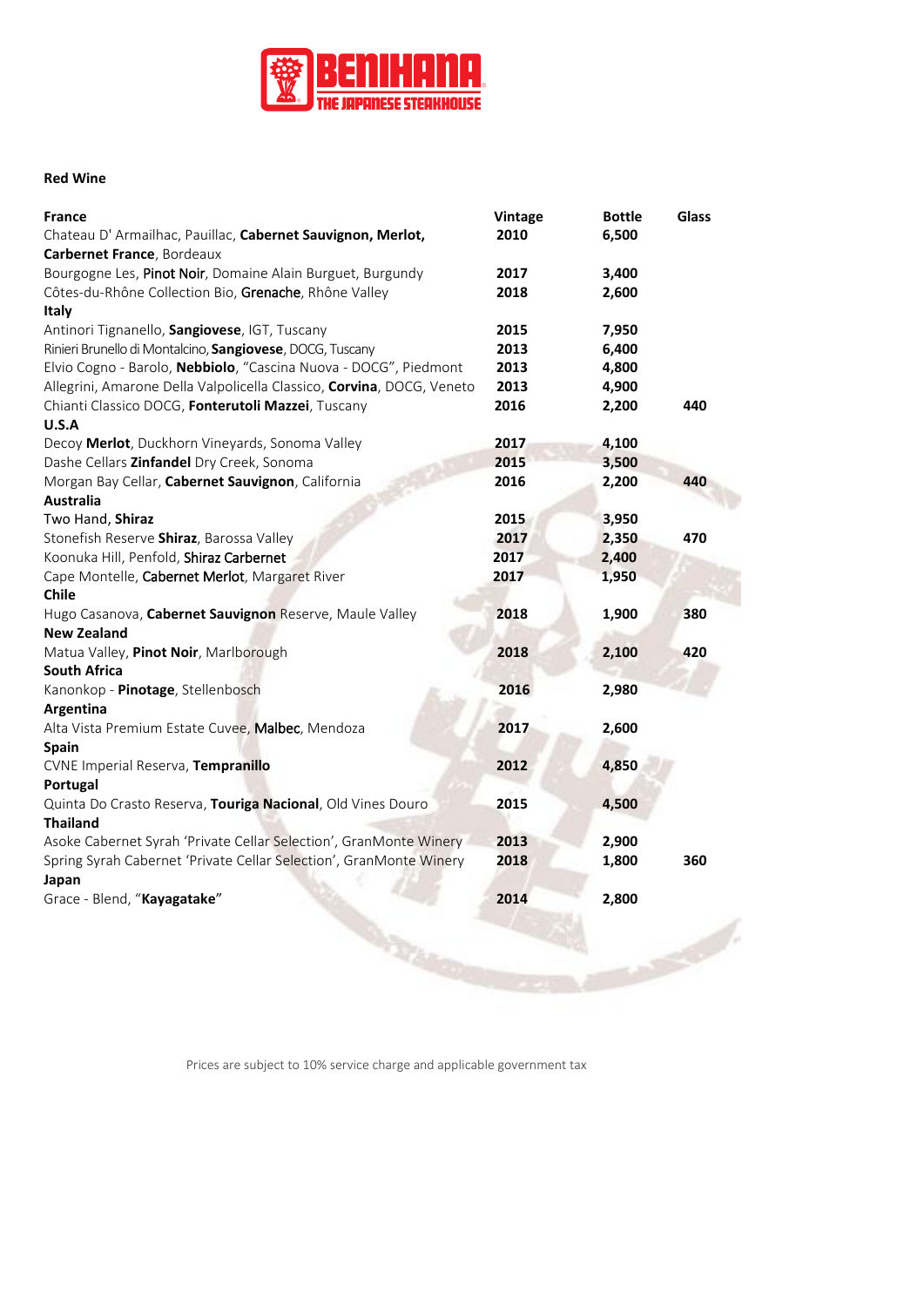

**MIXED**

|                                                       | Glass |
|-------------------------------------------------------|-------|
| <b>Kiri Bara</b>                                      | 350   |
| Yuzu Sake, Sparkling Sake,                            |       |
| Yellow Chartreuse, Lemon, Mist of Roses               |       |
| Shibui                                                | 320   |
| Sweet Potato Shochu, Ginger, Lemongrass, Matcha, Foam |       |
| <b>Tsuru</b>                                          | 320   |
| Gin, Mezcal, Sake, Coriander, Ginger, Lemon, Shiso    |       |
| Aoki Sour                                             | 320   |
| Bourbon, Lemon Juice, Cherry Blossom,                 |       |
| Cucumber Syrup, Egg White, Angostura Bitters          |       |
| Samurai Mule                                          | 320   |
| Vodka, Lime Juice, Falernum Syrup, Ginger Beer        |       |
| <b>Benihana Punch</b>                                 | 290   |
| Rum, Strawberry Puree,                                |       |
| Fresh Pineapple, Fresh Orange                         |       |

**FROM JAPAN Beer Bottle** Asahi Draught Small (330 ml) **200** Asahi Draught Pitcher (1000 ml) **550** Asahi Bottle (330 ml) **220** Sapporo Bottle (330 ml) **340**<br>Hitachino Beer (330 ml) **360** Hitachino Beer (330 ml) **Japanese Whisky** Suntory Old Whisky **300**<br>Suntory Chita **350 Suntory Chita** Suntory Hukushu Single Malt 12 year **440**<br>Nikka From The Barrel **490 Nikka From The Barrel Japanese Gin** Roku "The Japanese Craft Gin" **290 Horoyoi**  A very refreshing, fruity and mild drink from Suntory Japan*.*  **Horoyoi Peach** Gentle sweetness of the white peach with tender aroma **190 Horoyoi White** Lactic flavored with subtle sweetness and sourness **190 Horoyoi Grape** Refreshingly aromatic and fruity **190 Japanese Tea** Japanese Green Tea **120** Ice Japanese Green Tea Frappe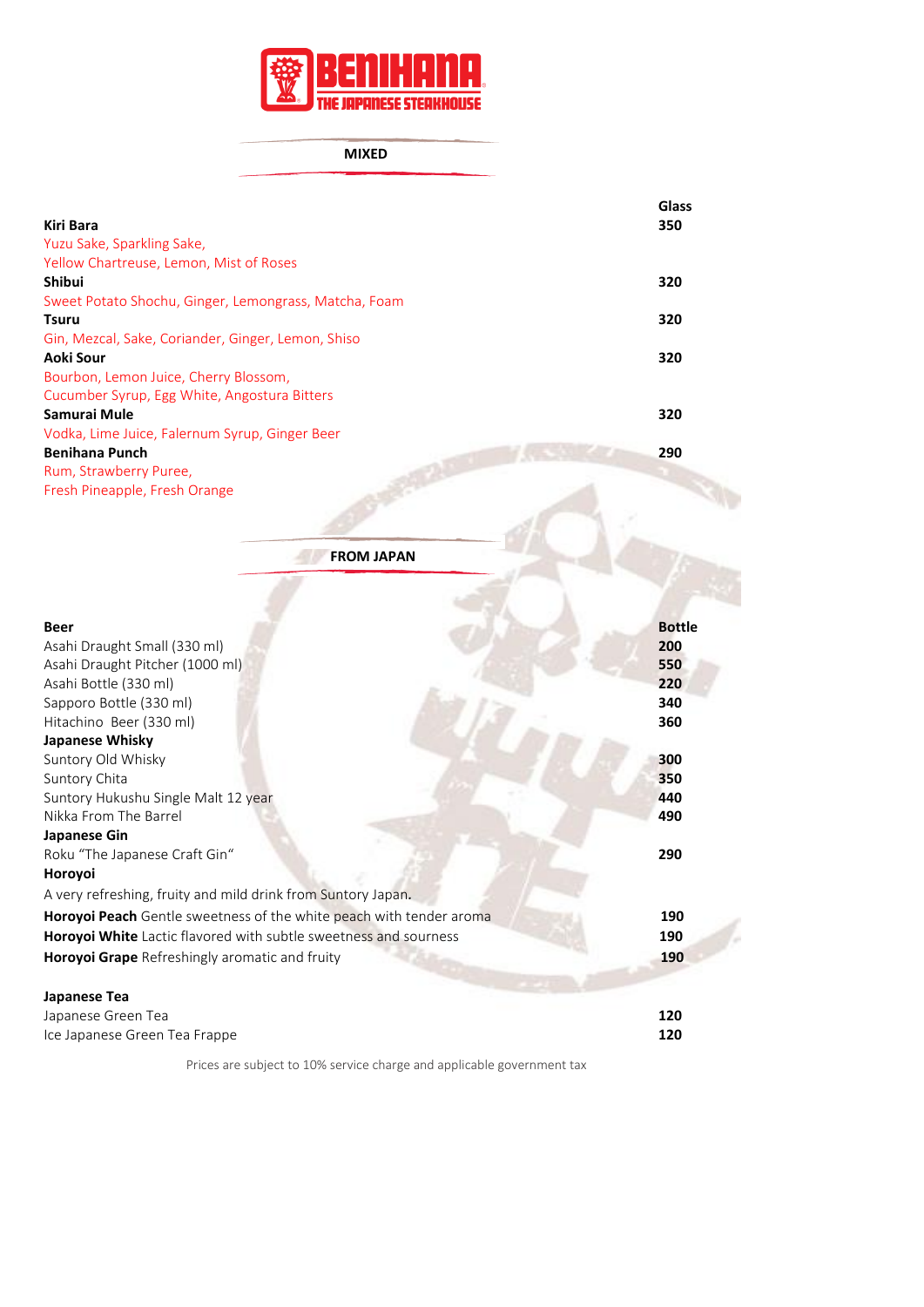